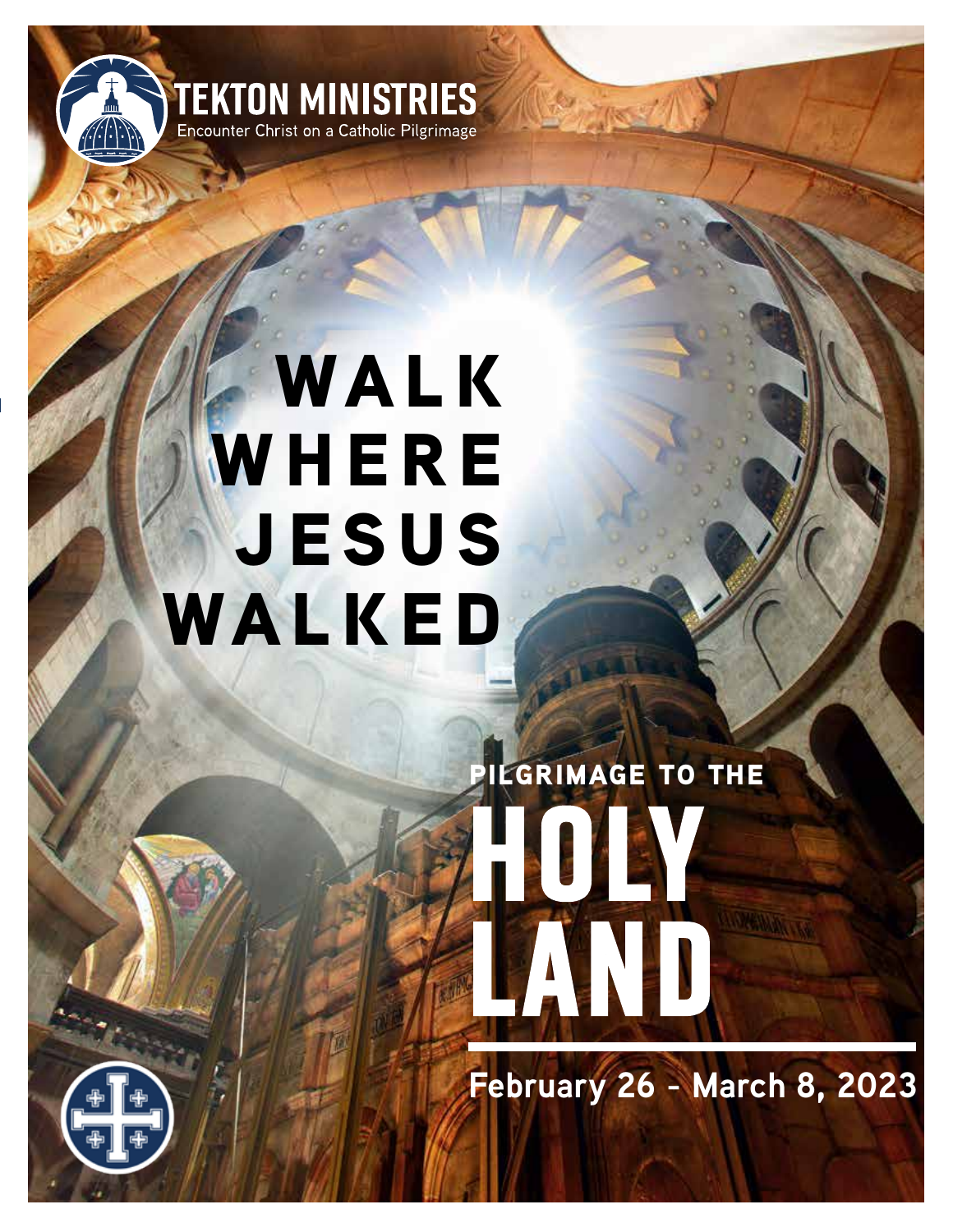### a truly catholic pilgrimage

**Tekton Ministries** *has been leading Catholic pilgrimages to the Holy Land for more than 20 years. Working closely with your priest and deacon to create thoughtfully planned itineraries, we help make the Catholic faith more tangible to your daily life by taking you where the seeds of Catholicism were first planted to be spread across the world. Although we visit more than 50 sites in this holy and historic region, Daily Mass and time for prayerful reflection are important parts of each day's experience.*

*We use only experienced Christian or Catholic guides, so you receive truthful explanations of scripture and the places we encounter. When the disciple Philip asked the Eunuch (who was reading Isaiah) if he understood what he was reading, the man responded, "How can I, unless someone guides me?" (Acts 8:35) Just as Philip guided the Eunuch with "the good news of Jesus," your Tekton pilgrimage will guide you into a deeper understanding of the Scriptures. Our prayers, service, and love of our Lord go with you.*

#### l **Day 1 - Sunday, February 26** *Depart USA*

Our pilgrimage begins today as we depart on our flight to Israel. Meals and drinks served aloft.

#### l **Day 2 - Monday, February 27** *Arrive Tel Aviv / Netanya*

After arrival at Ben Gurion Airport in Tel Aviv, our immersion in ancient Israel where Christ walked begins. We will be met by our guide who will guide us through the Holy Land and make the scripture come alive as we follow in the footsteps of Jesus. Stay overnight in the Mediterranean city of Netanya. *(D)*

#### l **Day 3 - Tuesday, February 28** *Netanya / Caesarea / Mt. Carmel / Galilee*

Set out for a morning drive along the Mediterranean Coast to Caesarea, the capital of the Roman Procurators of Judea where St. Peter preached, and where St. Paul was imprisoned for two years. We will visit the Roman Theater and the Crusader's Moat and see the stunning architecture and art of the Byzantine Churches. This afternoon we will enter the port city of Haifa to ascend Mt. Carmel, the sacred mountain where the Prophet Elijah contested 450 prophets of Baal proclaiming "The Lord, He is God," and Elisha, his disciple, took refuge. We will visit Stella Maris, the church dedicated to the Blessed Virgin Mary as Star of the Sea, located near the cave in which Elijah lived. We then continue along our way to our hotel in Tiberias, our home base for the next three nights. *(B, D, Mass)*

#### l **Day 4 - Wednesday, March 1** *Galilee - Cana / Nazareth / Mt. Tabor*

We drive to Cana in Galilee to pray where Jesus performed His first miracle, at the request of His mother, Mary, turning the water into wine. The Catholic Church points to this miracle as establishing the



Sacrament of Marriage. If you wish, you may renew your wedding vows here as a lasting remembrance of this holy site. Afterwards, travel a short distance to Nazareth, the childhood home of Jesus. Explore the Church of the Annunciation that holds the Cave of the Annunciation just behind the altar. This is the actual room where Gabriel appeared to Mary and "The Word was made flesh." (John 1:14.). See St. Joseph's Carpentry Shop, where the foster father of Jesus worked, and Mary's Well, where the Virgin Mary drew water with her Son for their daily living. We will take our last excursion of the day to the summit of Mt. Tabor, the site of the Transfiguration and the culminating point of Christ's public life. Christ revealed his divinity here to three of his apostles as he spoke with the prophets Moses and Elijah (Matthew 17). *(B, D, Mass)*



#### l **Day 5 - Thursday, March 2**

*Galilee - Capernaum / Tabgha / Magdala / Mount of Beatitudes* Enjoy a scenic morning boat ride across the Sea of Galilee, the setting of many moments in Christ's life, and then explore the Jesus Boat exhibition in Kibbutz Ginosar. We will visit the Church of Peter's Primacy on the shores of Galilee. A rock at the center of the Church is believed to be the actual table where the Apostles ate breakfast with Christ after His Resurrection. It is here where Peter's role as the Vicar of Christ was further established as Christ asked him to "Feed my sheep" (John 21:16). We continue to Capernaum - the center of Jesus's three-year public ministry where he called his first disciples, Peter, Andrew, James, John and Matthew. Here, Christ healed Peter's mother-in-law of a fever, brought a child back to life, cured a leper, healed the centurion's servant, and cast out a demon from a young boy. We will visit the synagogue where Jesus taught and proceed to Tabgha, where we ponder the site where Jesus multiplied the loaves and fish to feed more than 5,000 people (Luke 9:13). Drive to Magdala, birthplace of St. Mary Magdalene, known as "the Apostle to the Apostles," where we will visit the chapel and surrounding ruins. Our last site of this grace-filled day is the Mount of Beatitudes where Christ gave his famous Sermon on the Mount. We will have time for personal prayer and reflection here, along the shores of the Sea of Galilee. *(B, D, Mass)*

#### l **Day 6 - Friday, March 3**

*Galilee / Baptismal Site / Jericho / Dead Sea / Bethany /Jerusalem* Depart Galilee today and drive south through the Jordan River Valley to the traditional baptismal site of Jesus. Renew your baptismal vows in the very river where Christ was baptized by John the Baptist (Mark 1:9). Ponder how the children of Israel crossed the River Jordan opposite Jericho when they came to the Promised Land. These are the waters the prophet Elijah divided and crossed with Elisha and which Naaman the Syrian dipped in seven times to cure his leprosy. Pilgrims come every year to immerse themselves in these holy waters. Continue to Jericho, the oldest known city in the Western world. In 1250 B.C., Joshua encircled the city, trumpets blasting, and the walls came tumbling down (Joshua 6). From the ancient "tel," we ascend via cable car to the top of the Mount of Temptation, where Jesus fasted and prayed for 40 days after His baptism. We then drive to the Dead Sea to float and swim in its salty, mineral laden waters before proceeding to Bethany to visit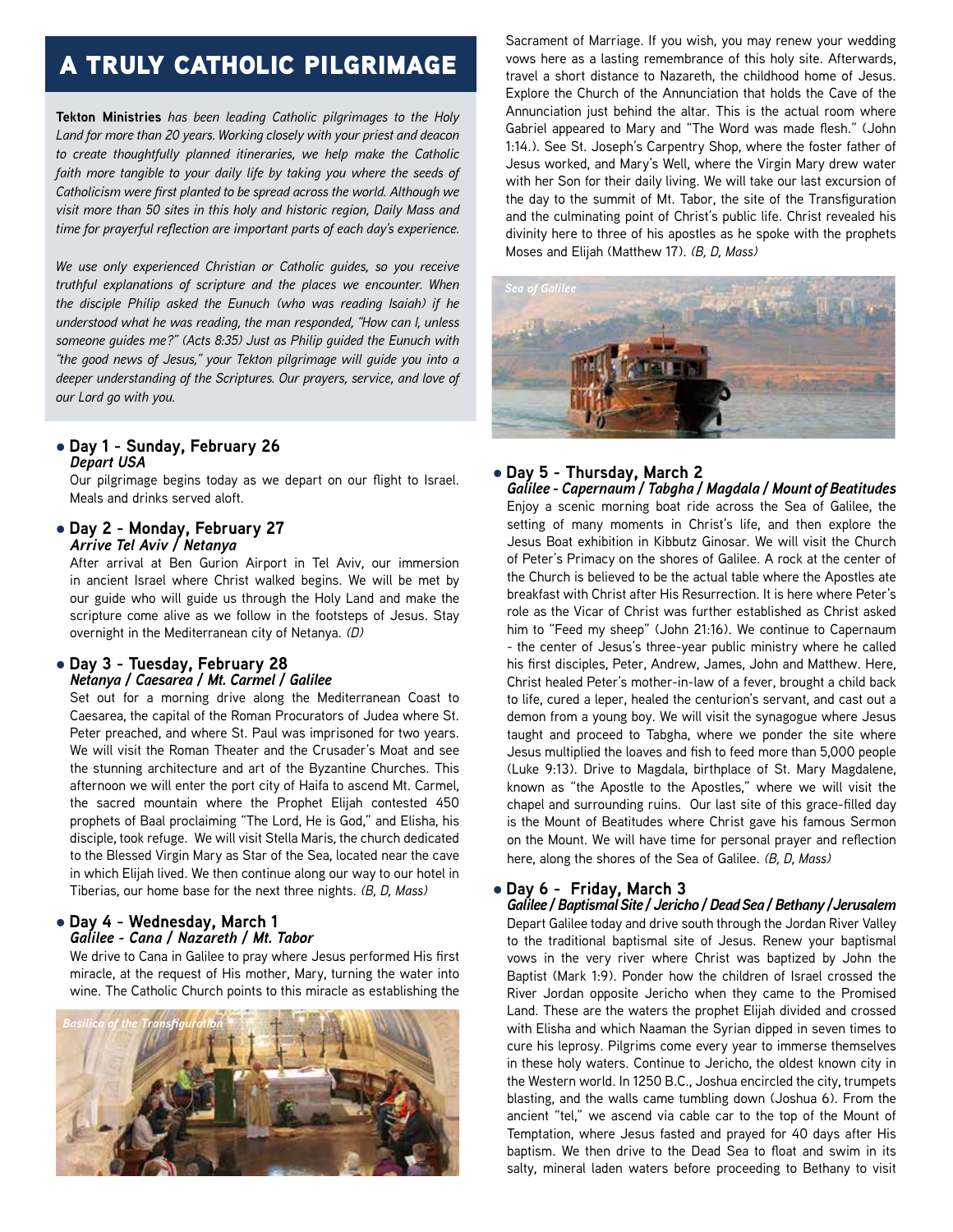the House of Mary, Martha, and Lazarus and the Tomb of Lazarus where Christ raised him from the dead. See the place where He revealed to Martha that He is "the Resurrection and the Life" (John 11). Then finish our day in Jerusalem, our home for the next five nights. *(B, D, Mass)*

#### l **Day 7 - Saturday, March 4** *Jerusalem – Bethlehem / Shepherd's Fields*

We begin this morning at one of the most joyous sites connected to the Holy Night Christ was born - the church located in the Shepherd's Fields in Bethlehem, marking the spot where the shepherds heard the chorus of angels proclaiming Jesus' birth. In the city of Bethlehem, meaning "House of Bread," we visit the Nativity Church that sits above the traditional Grotto of Jesus' Birth. Ponder the Manger, Grotto of St. Jerome, and the Church of St. Catherine, parish church for Bethlehem's Catholics. We will visit the Milk Grotto Chapel, a place where many couples pray for the Virgin Mary's intercession to conceive a child. Return to Jerusalem, where the remainder of the day will be free. *(B, D, Mass)*

#### l **Day 8 - Sunday, March 5**

#### *Jerusalem - Mount of Olives / Gethsemane / Ein Karem*

We will take a morning drive to the top of the Mount of Olives for a panoramic view of Jerusalem and visit two churches located on the mount: The Church of the Pater Noster where Jesus taught his disciples how to pray the "Our Father," and the Ascension Chapel, the site where Jesus ascended into Heaven. Descend the mount on the path Christ walked on the "Palm Sunday Road" to Dominus Flevit, where Christ wept over Jerusalem and her future destruction. Then enter into the Garden of Gethsemane where Christ had his agony and was betrayed. Keep watch with Christ and pray in the Church of All Nations at the Rock of Agony, the very rock where Christ prayed and sweated blood before He was to be crucified. In the afternoon, we drive to Ein Karem, one of the most beautiful sites in the New City of Jerusalem where St. John the Baptist was born. Pray at the Visitation Church where Mary proclaimed her service to God in her Magnificat prayer. *(B, D, Mass)*



#### l **Day 9 - Monday, March 6** *Jerusalem - Old Cit / Via Dolorosa / Calvary / Mt. Zion*

An exciting day awaits us as we explore Jerusalem further. We enter the Old City of Jerusalem through St. Stephen's Gate to visit the Church of St. Anne, where the Blessed Virgin Mary was born. Afterwards, is the Pool of Bethesda, where Jesus healed the paralytic man. We will continue to see Pilate's Judgement Hall, the Chapel of Flagellation, the Arch of Ecce Homo, where Pilate said, "Behold the man," with Jesus standing before the crowds in His crown of thorns and with His body torn after his scourging. Prayerfully, we will walk the Via Dolorosa to the Church of the Holy Sepulchre and have the opportunity to climb the steps up to Mt. Calvary to pray at the site of the Crucifixion. Venerate the site where Jesus body was anointed, the tomb where He was buried and rose from the dead and the Chapel of St. Helena where she found the true cross. This afternoon, we travel to Mt. Zion, where Christ celebrated the Last Supper in the Upper Room. Together we will then journey to pray the Rosary at the Church of the Dormition, the traditional site where Mary was assumed into heaven. Our final stop is at one of the most striking churches in Jerusalem –St. Peter in Gallicantu– that hosts a wide array of art styles. A golden rooster sits atop it recalling the place where Peter denied Jesus three times (Matthew 26). It was the palace of the high priest Caiaphas, where Jesus was brought to jail after his arrest and kept in the dungeon that sits underneath the Church. *(B, D, Mass)*

#### l **Day 10 - Tuesday, March 7**

#### *Jerusalem – Holy Sepulchre / Western Wall / Shroud of Turin Exhibit*

We start the morning early at the Tomb of Our Lord in the Holy Sepulchre Church with time for private prayer and reflection. After a late breakfast, we will visit the Church of St. Stephen. Return to the Old City of Jerusalem for a walking tour including a visit to the Western Wall – one of the most sacred sites for modern Jews and the last remaining portion or the Second Temple. This afternoon will be free for personal prayer and reflection before heading to the Shroud of Turin Exhibit in the Notre Dame Center. This evening we enjoy a traditional Middle Eastern farewell dinner. *(B, D, Mass)*

#### l **Day 11 - Wednesday, March 8** *Jerusalem / Tel Aviv / USA*

Our time pondering the wonder and awe of the Holy Land comes to an end. We transfer to the airport in Tel Aviv to catch our return flight home.

#### *B=Breakfast D=Dinner*

*These rates are based upon an assumption that the situation in Israel will be free of the government-imposed social distancing restrictions which are currently in place due to the COVID-19 pandemic. We cannot be held responsible for any increase in these quoted rates in the event that government regulations are not relaxed or further restrictions are put in place due to the COVID-19 pandemic that may result in increased operational costs.*